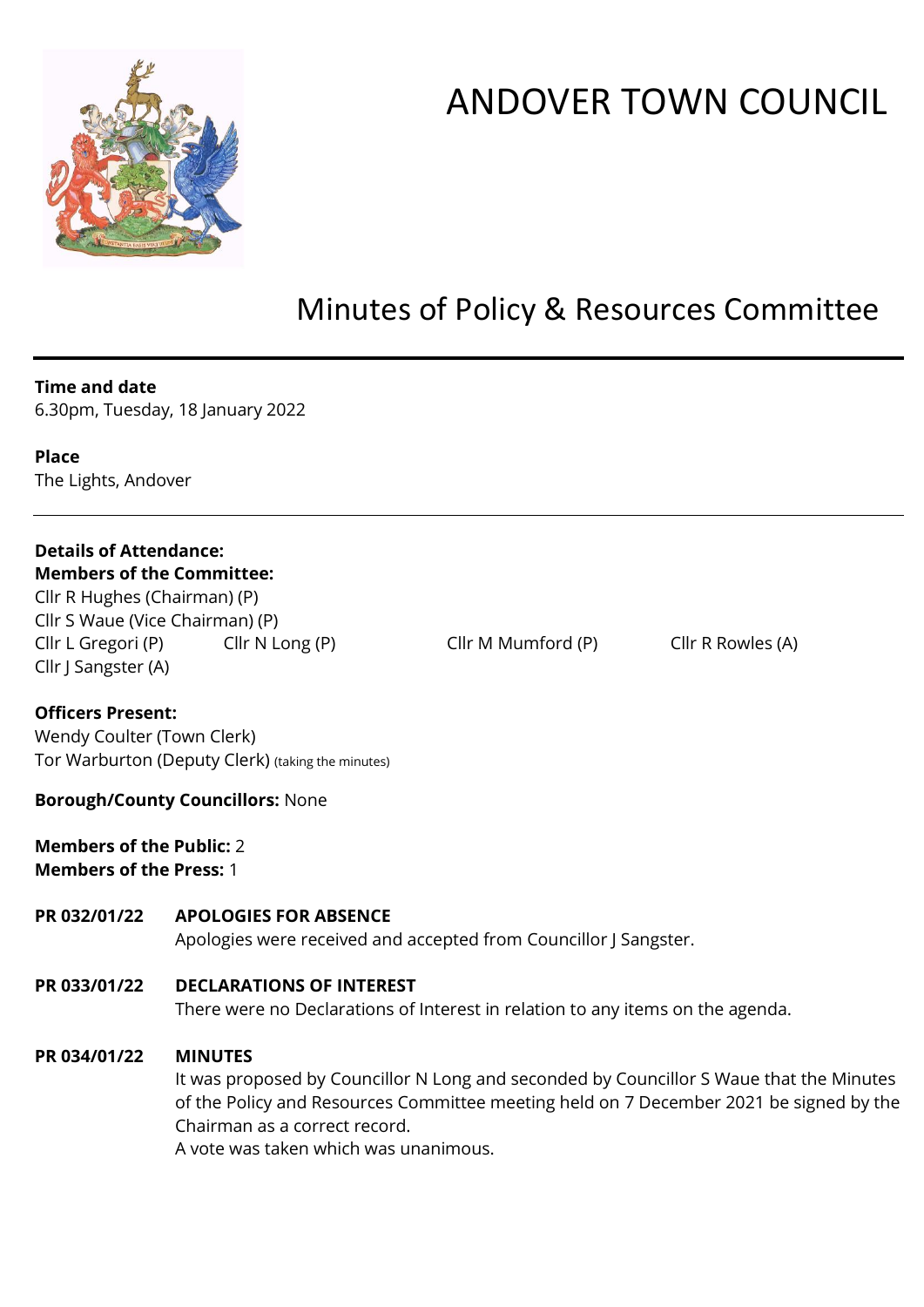**RESOLVED: That the Minutes of the Policy and Resources Committee meeting held on 7 December 2021 be signed by the Chairman as a correct record.**

#### **PR 035/01/22 PUBLIC PARTICIPATION**

There were no comments received from Members of the Public present at the meeting.

#### **PR 036/01/22 STAFF APPRAISALS/PAYROLL FOR INCLUSION IN BUDGET 2022/2023**

Members considered a report on staff appraisals and payroll for inclusion in Budget 2022/2023.

It was requested to be Minuted for clarification, that monies cannot be taken out of the Staffing Budget or moved without a staff consultation or review taking place. It was proposed by Councillor L Gregori and seconded by Councillor M Mumford that the following recommendations be approved and recommended to Full Council:

- The Staffing Budget of £215,000 for payroll and £2,500 for training be included in the Budget 2022/2023.
- The Staff be awarded 1 Salary Scale Increment for 2022/2023.
- The Town Clerk be moved immediately to SPC 41 with back pay for 2021 and be awarded SPC 42 from 1 April 2022.

A vote was taken which was unanimous.

#### **RESOLVED: That the following recommendations be approved and recommended to Full Council:**

- **The Staffing Budget of £215,000 for payroll and £2,500 for training be included in the Budget 2022/2023.**
- **The Staff be awarded 1 Salary Scale Increment for 2022/2023.**
- **The Town Clerk be moved immediately to SPC 41 with back pay for 2021 and be awarded SPC 42 from 1 April 2022.**

#### **PR 037/01/22 FINANCIAL PLAN (BUDGET PLAN) FOR 2022/2023**

Members considered a financial plan for 2022/2023, including the consideration of Council Reserves and CIL Monies.

It was questioned why Youth Council, Provision of Facilities in Vigo Park and Public Conveniences were still showing in the Earmarked Reserves, if the Town Council was going back to basics. It was clarified that these items would be removed once Full Council had agreed the Earmarked Reserves, as well as all other items with zero against them.

It was proposed by Councillor L Gregori and seconded by Councillor N Long that the current Earmarked Reserves be accepted and the Staffing Budget of £215,000, be included in the final Budget 2022/2023 and be recommended to Full Council for approval. A vote was taken which was unanimous.

**RESOLVED: That the current Earmarked Reserves be accepted and the Staffing Budget of £215,000, be included in the final Budget 2022/2023 and be recommended to Full Council for approval.**

#### **PR 038/01/22 DRAFT BUDGET 2022/2023**

Members considered the Draft Budget 2022/2023 to be recommended to Full Council on 25 January 2022 for final consideration.

Members felt that an inflation rate of 5% should be factored into the calculation of the Draft Budget 2022/2023.

It was proposed by Councillor N Long and seconded by Councillor L Gregori that it be recommended for approval to Full Council, that the Town Clerk apply a 5% inflation increase on the previous year's budget, which would bring the Budget 2022/2023 to £370, 077.50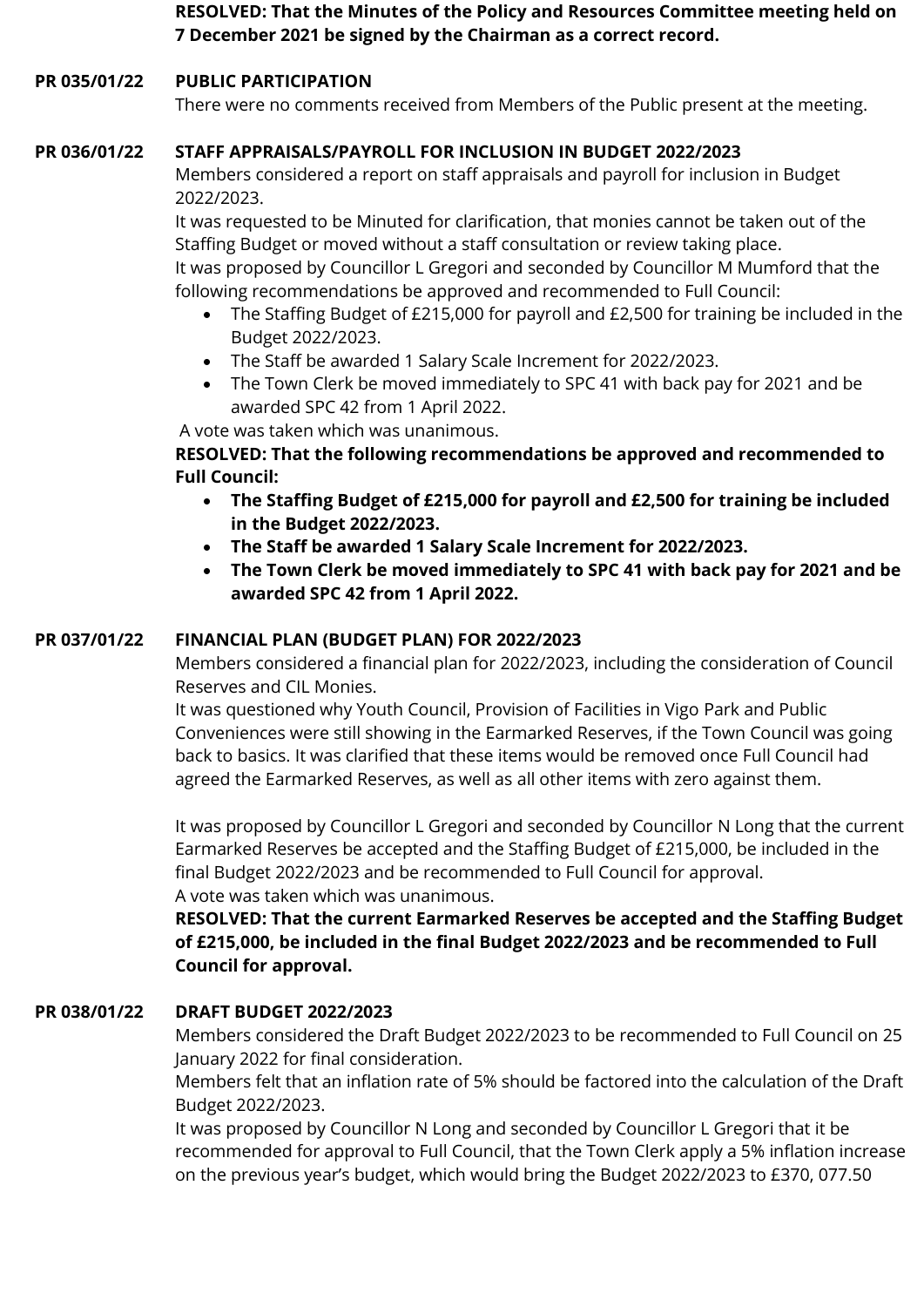and the difference between that and the precept set at £21.10, be taken from General Reserves.

A vote was taken which was unanimous.

**RESOLVED: That it be recommended for approval to Full Council, that the Town Clerk apply a 5% inflation increase on the previous year's budget, which would bring the Budget 2022/2023 to £370, 077.50 and the difference between that and the precept set at £21.10, be taken from General Reserves.**

#### **PR 039/01/22 BACK TO BASICS – PART 1**

Members considered the first of a series of reports and discussed how the Town Council would get "Back to Basics" and run efficiently.

Some suggestions were made of certain areas that needed to be looked at; work flow and how it is carried out be looked at, panels do not seem to be working well and the Terms of References have a lack of empowerment within them. It was agreed that a Risk Policy was required, the Equality Policy and the Financial Regulations required updating, as a priority. Terms of Reference for the Human Resources (HR) Panel also required a review.

It was proposed by Councillor L Gregori and seconded by Councillor N Long that Officers be tasked to:

- Review the Financial Regulations which will feed into the Standing Orders.
- Create a Risk Policy.
- Update the Town Council Equality Policy.
- Review the Terms of Reference for the HR Panel, how they feed into the Policy and Resources Committee and the composition of the HR Panel.

### A vote was taken which was unanimous.

**RESOLVED: That Officers be tasked to:**

- **Review the Financial Regulations which will feed into the Standing Orders.**
- **Create a Risk Policy.**
- **Update the Town Council Equality Policy.**
- **Review the Terms of Reference for the HR Panel, how they feed into the Policy and Resources Committee and the composition of the HR Panel.**

#### **PR 040/01/22 OFFICE ACCOMMODATION - OPTIONS**

Members received and discussed a report on options for the future use/location of the Town Council Offices.

A comment was made relating to the storage of documentation that must be retained for certain periods as per GDPR. Officers clarified that document archiving and storage options with costs were currently being investigated. Therefore, there would be additional costs to be considered.

(Councillor S Waue left the meeting at 7.32pm)

It was suggested that retaining the current offices should also be included as an option, presented to Full Council.

It was proposed by Councillor R Hughes and seconded by Councillor M Mumford that Officers forward all 3 options to Full Council, indicative of costings, for Council to decide on preferred options. Therefore, giving Officers the option to give the required notice to the current landlord in March 2022.

A vote was taken which was unanimous.

**RESOLVED: That Officers forward all 3 options to Full Council, indicative of costings, for Council to decide on preferred options. Therefore, giving Officers the option to give the required notice to the current landlord in March 2022.**